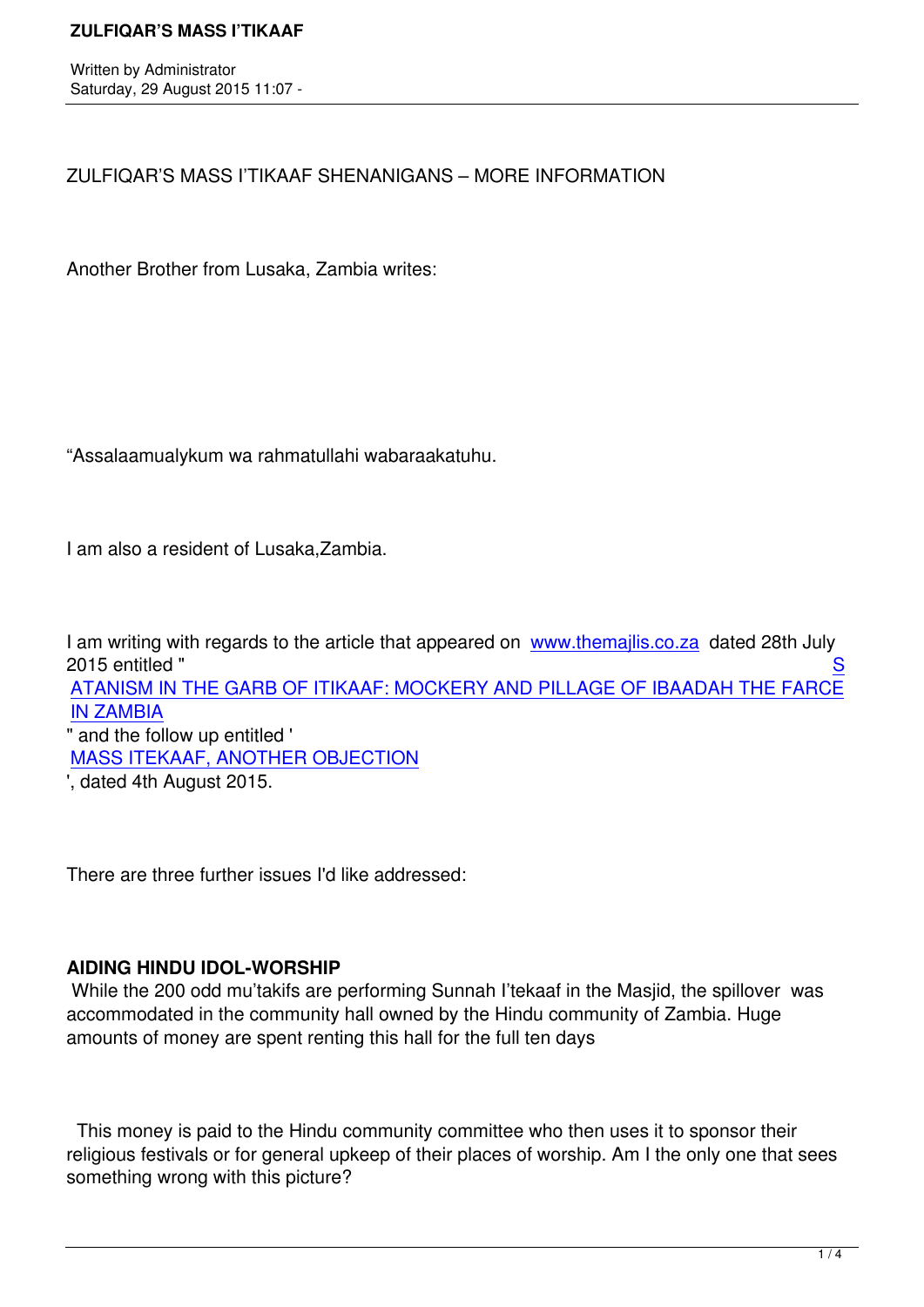Written by Administrator Saturday, 29 August 2015 11:07 -

Nafl itekaaf with one hand and sponsoring atrocities with another? *(Yes, the atrocities of Hindu Puja of idols, Israaf (gross, satanic waste and haraam merrymaking* - The Majlis)

# **STROCIOUS BEHAVIOUR OF MUREEDS**

I have seen with my own eyes and heard other stories of the behaviours oF the mureeds toward the sheik. Whilst I am a firm supporter of the ettiquette of respecting elders and moreso religious elders and helping to serve guests, the behaviour witnessed oversteps the bondaries of respect and spills over to that of worship.

Mureeds eat from the leftover chicken bones left by the sheikh in order to gain 'barakah' from it. *(The whole miserable lot of merrymakers devoured carrion chickens – The Majlis)* 

Some of this and other behaviour, too appalling to mention, is all done in presence of the Sheikh with no admonition from him. Whose example is being followed here? *(The example to follow is the Sunnah.It is not permissible to deify the sheikh. Licking and sucking the carrion chicken bones left over by the sheikh is ludicrous – The Majlis)*

## **WOMEN**

The Sheikh in one of his addresses to the ladies of Lusaka this Ramadhaan emphasised importance of education for our daughters, secular and religious, but should be done within confines of Shariah, i.e daughters should not be sent abroad alone for further education.

(The sheikh is guilty of falsehood and haraam propagation. He is in violent conflict with the *Shariah on the lissue of females. The suggestion , "within the confines of the Shariah" is hogwash disgorged to dupoe stupid, westernized Muslims. The confines of the Shariah cannever be observed by females pursuing secular education. The sheikh himself is* acting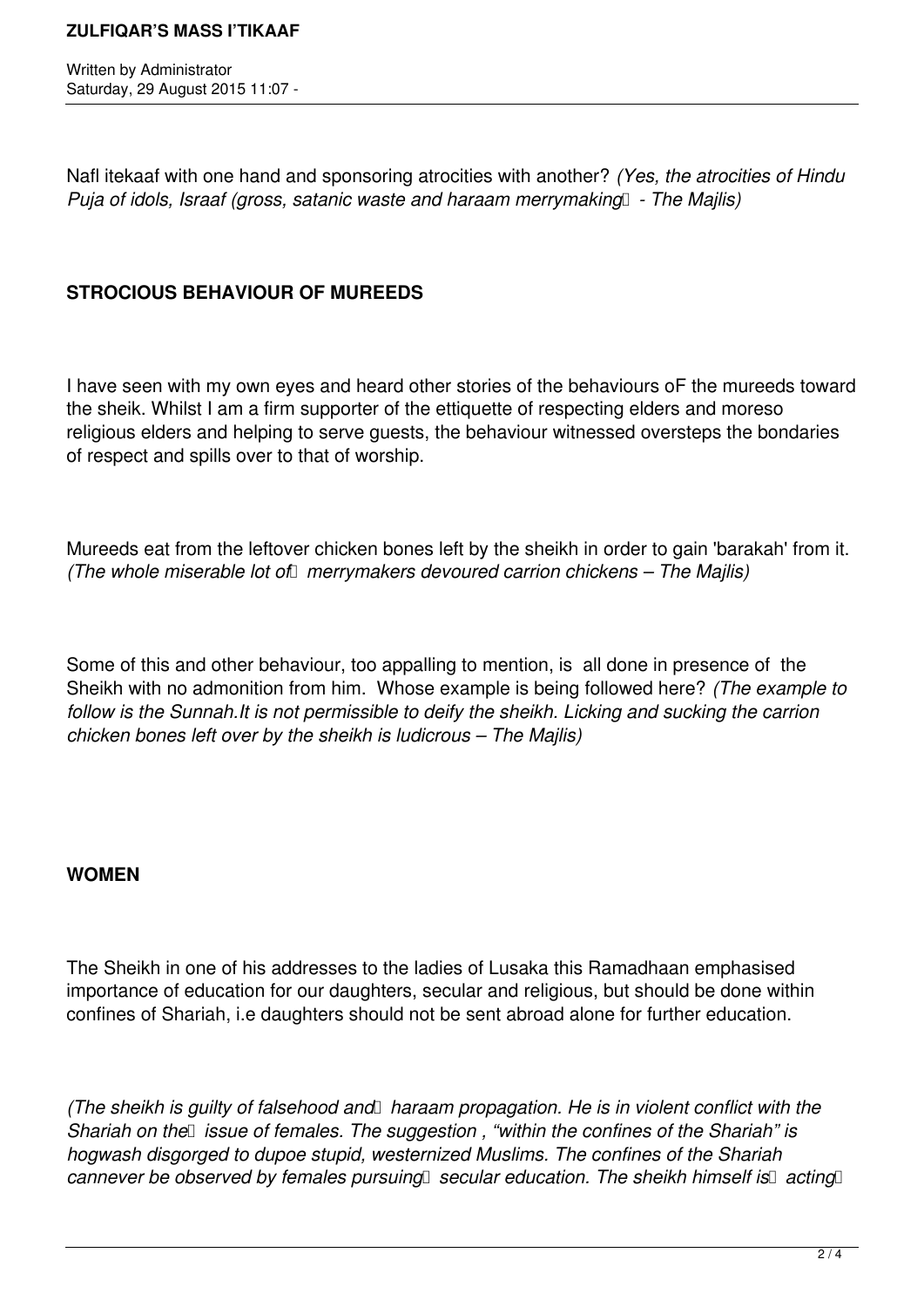#### **ZULFIQAR'S MASS I'TIKAAF**

Written by Administrator Saturday, 29 August 2015 11:07 -

*beyond the pale of Shariah confines. His asdvice to tghe women is haraam bunkum. – The Majlis)*

The Sheikh also has an excellent well-established school, or Jaamiah, based here in Makeni, a suburb of Lusaka, being run very professionably and admirably by wonderful people. *(According to the Shariah there is nothing admirable in the girls institution. It is an institution in conflict with the Shariah. – The Majlis)*

Two worrying factors however - not to be taken as an admonition of the school itself or their programs - but noteworthy points and points to be taken into consideration. *(In fact, this errant sheikh and the school management have to be severely reprimanded and castigated for their haraam school activities. – The Majlis)*

a. Students come from as far and wide as USA and Russia These are women, some with children, have left their husbands and homes to study.

These same courses of the Sheikh can be studied and are available freely online as well. These women are living here in a foreign country without mahrams.

## **Huge contradiction to Sheikhs own point mentioned above.**

b. Contradiction spills over to the muallimahs of the school.

Some come from out of town, live in rented houses, alone, or with mock-mahrams in guise of a young boy (under 10years of age). Same mahram-less muallimah seen by myself driving around, alone, after dark.

There is no shortage of aalimas or other muallimahs in Lusaka. There cant be a shortage of people to teach Islam to in said muallimahs own home town where personal career can be pursued whilst living under guidance and protection of mahrams.